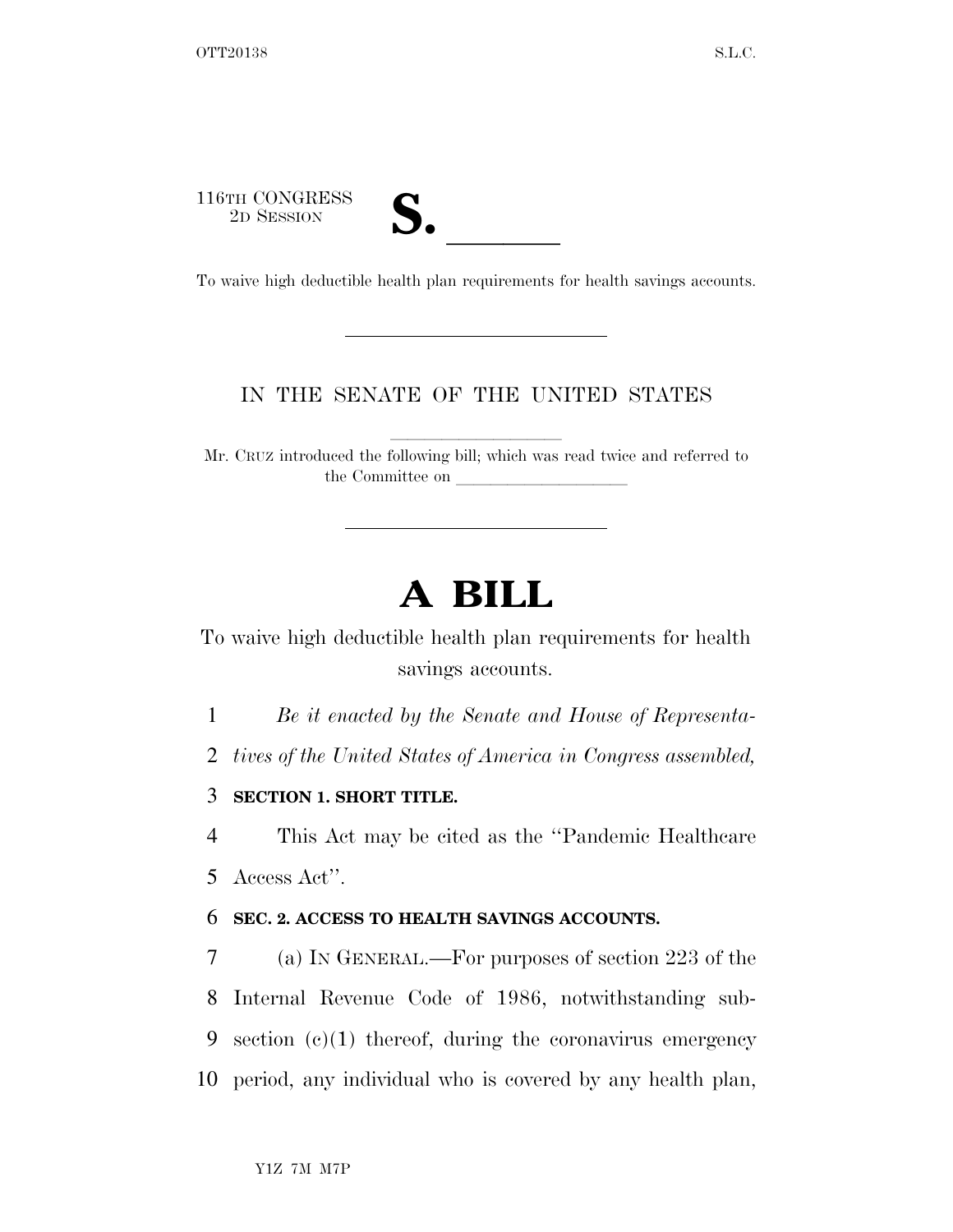OTT20138 S.L.C.

 including a health plan which is not a high deductible health plan, shall be treated as an eligible individual.

 (b) CONTRIBUTION DEADLINE.—An individual who is treated as an eligible individual for purposes of section 223 of the Internal Revenue Code of 1986 solely by reason of subsection (a) may make contributions to the health savings account (as defined in section 223(d) of such Code) of such individual up to the due date for the return of Federal income tax for the taxable year which includes the last day of the coronavirus emergency period.

 (c) CORONAVIRUS EMERGENCY PERIOD.—For pur- poses of this section, the coronavirus emergency period is the period beginning on March 13, 2020, and ending on the later of—

 (1) the last day on which the declaration of emergency involving Federal primary responsibility determined to exist by the President under the sec-18 tion 501(b) of the Robert T. Stafford Disaster Relief and Emergency Assistance Act (42 U.S.C. 5191(b)) with respect to the Coronavirus Disease 2019 (COVID-19) is in effect, or

 (2) the last day on which the declaration of na- tional emergency declared by the President under the National Emergencies Act (50 U.S.C. 1601 et